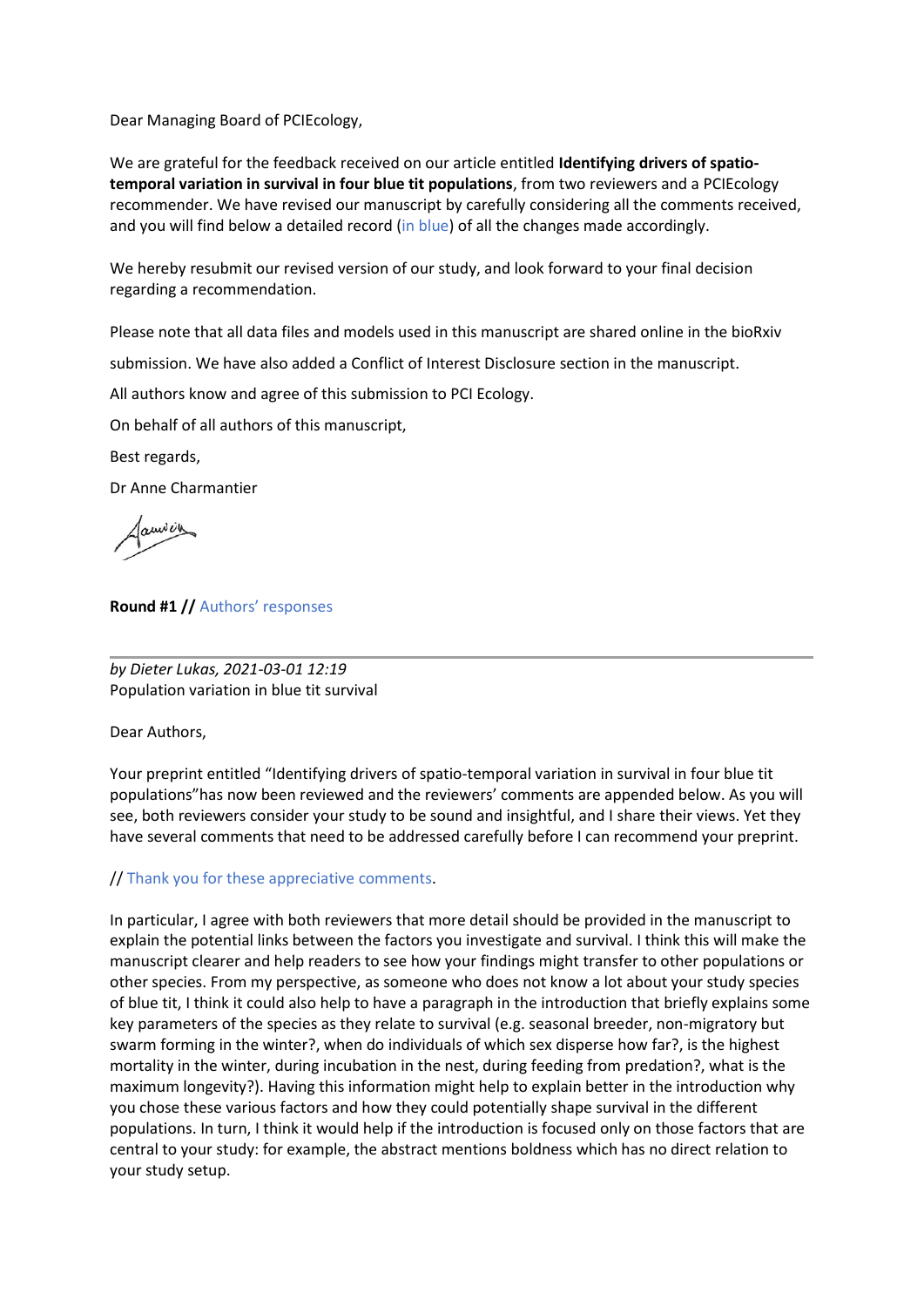// We have extensively revised the introduction according to these comments: the paragraph of introduction starting in L97 now offers a more detailed biological background of the species, as well as of survival studies in this species (with around ten additional references). We have removed the mention on bolder personalities in the deciduous habitat, although this was in the framework of describing the difference in pace-of-life between the two habitats, which allows to make predictions on survival rates. We have clarified this prediction at the end of the paragraph.

I have an additional comment about the presentation of the approach and results in the tables and figures. There is a lot of information, but it is sometimes difficult to understand what information there is to extract for someone not as familiar with the setup as you.

Table 1: Is this supposed to be a supplement? It currently appears at the end of the manuscript, and you later focus on the more specific models rather than presenting the full breadth of results from all the models.

// Table 1 should be retained in the main text of the manuscript. Its format being very large and not easily amenable to insertion within the main text (because of its landscape format), we have placed it at the end of the ms, but we can easily insert it earlier on in the results section. To reduce the amount of information provided in the main text, we have however moved Figure 3 to the appendices (now Figure S1).

Table 3: There are some formatting issues in the pdf. I also wonder whether you want to set the number of digits after the decimal points (e.g. have four digits) to make comparisons easier.

// We are sorry about the formatting issues that arose when we saved the previous submitted version in a pdf format. Also, we apologize that some references to tables were erroneous (e.g. Table 4 was cited as Table 3 in the sup mat). We have now solved these issues, and we have also chosen to restrict the number of decimals for Deviance and ΔAICc to 2 in all tables, while survival and recapture probabilities, P-values and  $R^2$ , all have 3 decimals now. In response to Ana Sanz-Aguilar we also provided beta estimates associated with temporal covariates for models including all study sites (i.e., table 3 and table S4).

Table 5: I think it would be interesting to have your results here as well for comparison. You could also add a column that explains whether each site is deciduous or evergreen.

// We have added our results here in a last row, although we provide the full range which 'hides' differences due to habitat heterogeneity.

Figure 1: Could you maybe include photographs that illustrate the forest conditions at the four sites? // It is a nice suggestion to witness the difference between deciduous and evergreen forests, we have now included two pictures as illustration of the difference in habitats.

Figure 2: The label for the fourth population E-Muro in red is missing. Maybe you could combine this figure with the additional illustrations of year-by-year variation shown in Figure 3 and Figure 4a. // We apologize for this, the figure was cut in the pdf, we have now made sure that the legend is embedded in the figure and will not be cut off.

Figure 3/4a: As mentioned above, the year-by-year trends on their own are not particularly informative. I think they gain their information from the comparison with the other trends, to compare the extent of variation in each and whether yearly fluctuations might align.

// We find it useful to illustrate the environmental variation, however we agree that it is not essential for the main text, hence we have moved Figure 3 as an Appendix 3 (now Figure S1). Combining Figures 2, 3 and 4a in a single figure would not fit on one page.

#### **Reviews**

#### *Reviewed by Ana Sanz-Aguilar, 2021-02-19 12:25*

The manuscript "Identifying drivers of spatio-temporal variation in survival in four blue tit populations" analyzes four long term databases to understand the temporal variations in survival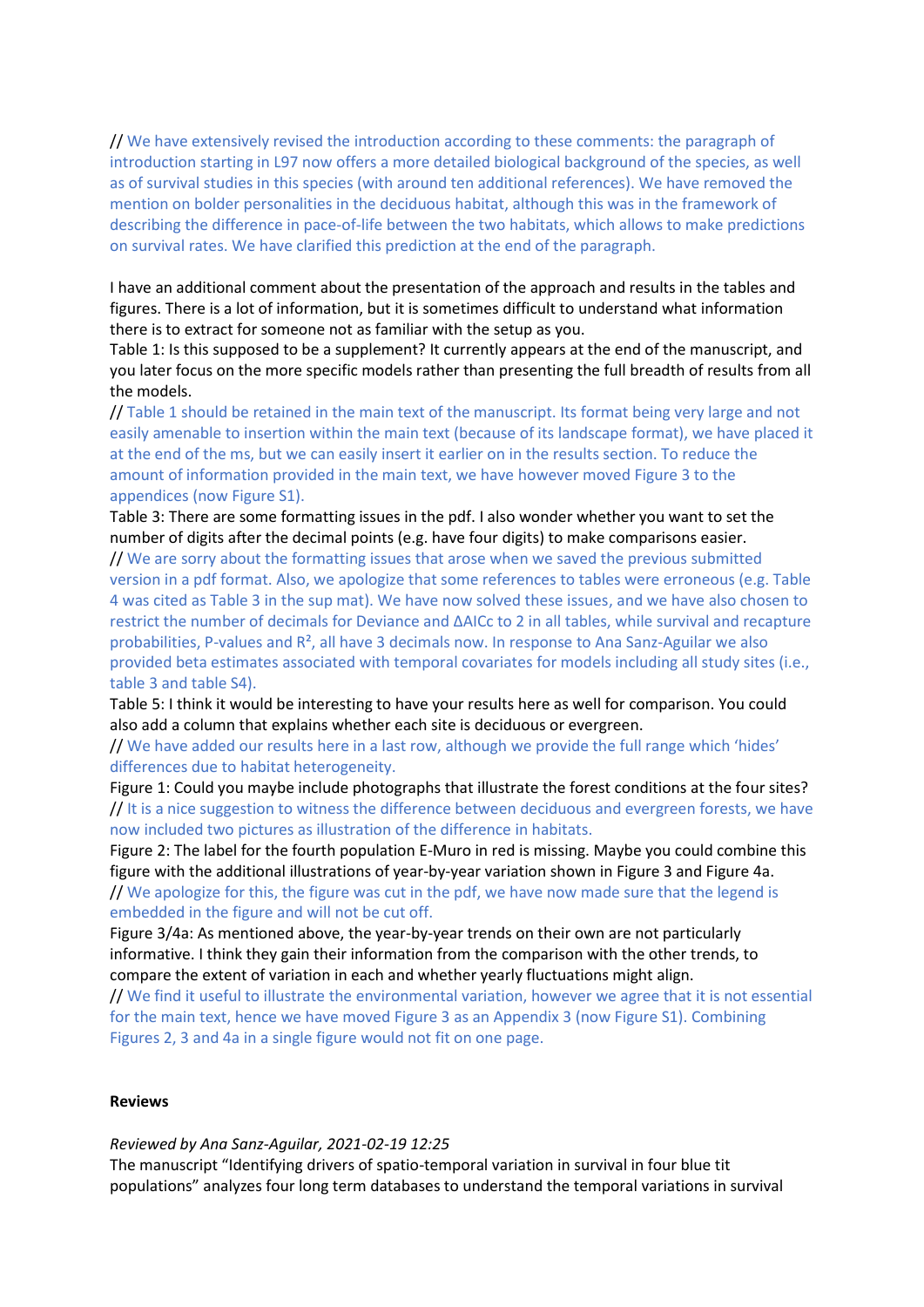probabilities in relation with environmental conditions and density dependence. The scientific background is sound and the methods are robust and correctly implemented. I'm very surprised with the discrepancies with the previous analyses of Grosbois et al. The authors have made a good job reanalyzing the same time window to understand the discrepancies, but again results are different. As the only difference is the removal of experimental birds from the database, is it possible that these birds could be more affected by environmental conditions for any reason? (I recognize that I find this explanation weird but I have no alternative suggestions). In any case, I think that the current analyses is better conducted that the one of Grosbois (I think that removing experimental birds is the correct decision) and the databases are longer and thus more suitable to explore factors affecting the temporal variations of survival. As a general suggestion I recommend the authors to check the beta estimates of covariates to be sure if the effect is positive or negative (if the 95%CI do not include zero) and to provide R square values (the percentage of temporal variance explained by covariates) for all the analyses.

// We thank the reviewer for this evaluation of our work and for the positive comments. Regarding the discrepancy with Grosbois et al, we are equally puzzled even after the comparative analysis presented in Appendix 3. Although we used broadly the same analytical framework as Grosbois et al., there are still differences in the handling of the dataset, and in the modelling that may marginally affect the results (e.g., Grosbois et al. used a Sex+Pop\*Year model for recapture probabilities, whereas we used a sex\*pop model). But these differences are probably insufficient to explain the differences in findings in our reduced dataset. We agree with the reviewer on the potential role of experimented individuals in these discrepancies and the hypothesis that « birds undergoing experiments are sensitive to climatic conditions in a different/stronger way » was added in the discussion (L504).

Regarding beta estimates and  $R<sup>2</sup>$  values, we added them to Table 3 (i.e., main covariate analysis), Table S4 (i.e., additional analysis based on the same study period and study sites as Grosbois et al.) and to the main text when necessary.

#### Specific comments:

Figure 2. E-Muro is lacking in the Figure legend. I recommend to specify that model 18 include the effects of "age+pop.year" in survival.

// We apologize for the legend missing, the figure was cut in the pdf, we have now made sure that the full legend appears. We have also added now the information on the survival fit in model 18 as suggested.

Line 25. I suggest to indicate that populations "can" display lower survival. This is true for blue tits but may differ for other species/populations. As this is a general statement I suggest including the word "can" or "may".

## // We have rephrased using "would".

Lines 26-27. Maybe the authors could indicate "adult blue tits" or "breeding blue tits". As age class is included among the effects tested it seems without further information that the analyses could deal also with juvenile survival, which is not the case.

// Line 28 this sentence clearly states that the analysis in on "adult survival" hence we do not think there can be a confusion here on the fact that survival from fledgling stage to breeding stage is not studied.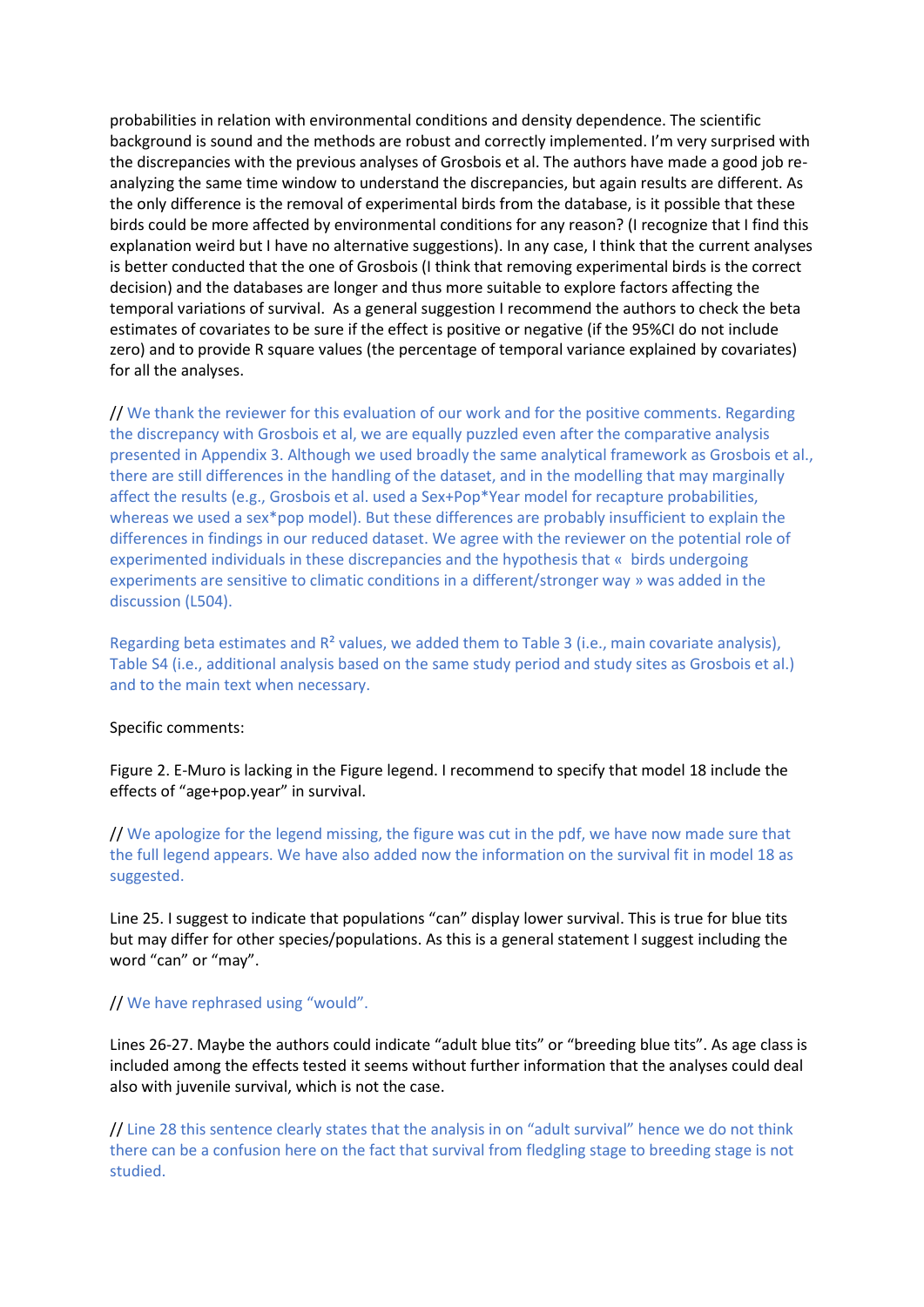### Line 93. Please could you indicate in brackets the age classes considered?

# // We have added this information in brackets, although it was already detailed in the methods section.

Line 114. Please could you summarize the mechanisms provided/suggested by Grosbois et al to explain survival variation in Mediterranean populations of blue tits as a function of Sahel rainfall? How this index could influence climate in the Mediterranean is neither explained in methods (line 167)

// We have done this, the text now reads (L127) : "In particular, adult survival was correlated with both local-scale weather conditions (summertime and wintertime index combining rainfall, temperature and wind variables) and a large-scale tropical index in early summer: rainfall in the Sahel. The authors noted that the Sahel rainfall index could represent either a tropical influence on European weather, or be related to local climate in a way that is not captured by their local summer climate index."

Lines 199-204. Population density index. Sorry I cannot understand how the index was calculated. Only the next boxes present all the years were considered (e.g. 26 in E-Pririo) or different number of nest boxes were considered for different years?

// We are grateful for this comment since the description was indeed confusing. We have rephrased this paragraph and hope it is now clearer.

Line 213. I suggest changing "censored right" by "right censored"

// Modified as suggested.

Line 226. It should be Fig 4b instead Fig 3b.

// Thank you for pointing this out, there were several typos with table and figure references, we have carefully gone through all of them. Here it was in fact Table 3, and on the next line, it was Table 4 rather than Table 3. Also, figure 3 has now been moved to the Appendix, which has shifted once again the figure numbers.

Line 255. I think that model selection should be the same for all the covariates, not using the AIC for breeding density and the p-ANODEV for the others. I suggest to use all of them and discuss them at the light of R2 value that indicates the percentage of temporal variation explained by the covariate and finally (when there could be doubts) the authors could check the 95% CI of the beta estimate corresponding to the covariate slope to check if limits include zero.

// In response to this comment, we modified the text in the Methods and Results sections to clarify and homogenise the inference approach. The inference is primarily based on model comparison (AICc). ANODEV were performed for temporal covariates to examine the extant of time deviance explained by each covariate (we used ANODEV for all temporal covariates, not only large scale ones). In response to this and another comment, we also included the beta estimators. The conclusions remained unchanged. With the main (complete) dataset, beta values confirmed a weak trend in the summer MOI covariate with a negative beta (-0.064 [CI95 -0.117;-0.012]).

With the reduced data set, winter MOI was the only covariate that significantly reduced the deviance of the model. Both winter MOI and SRF had significantly non-zero beta estimators (table S4) but model comparison suggests that the effects of the large-scale time covariates are overall quite small.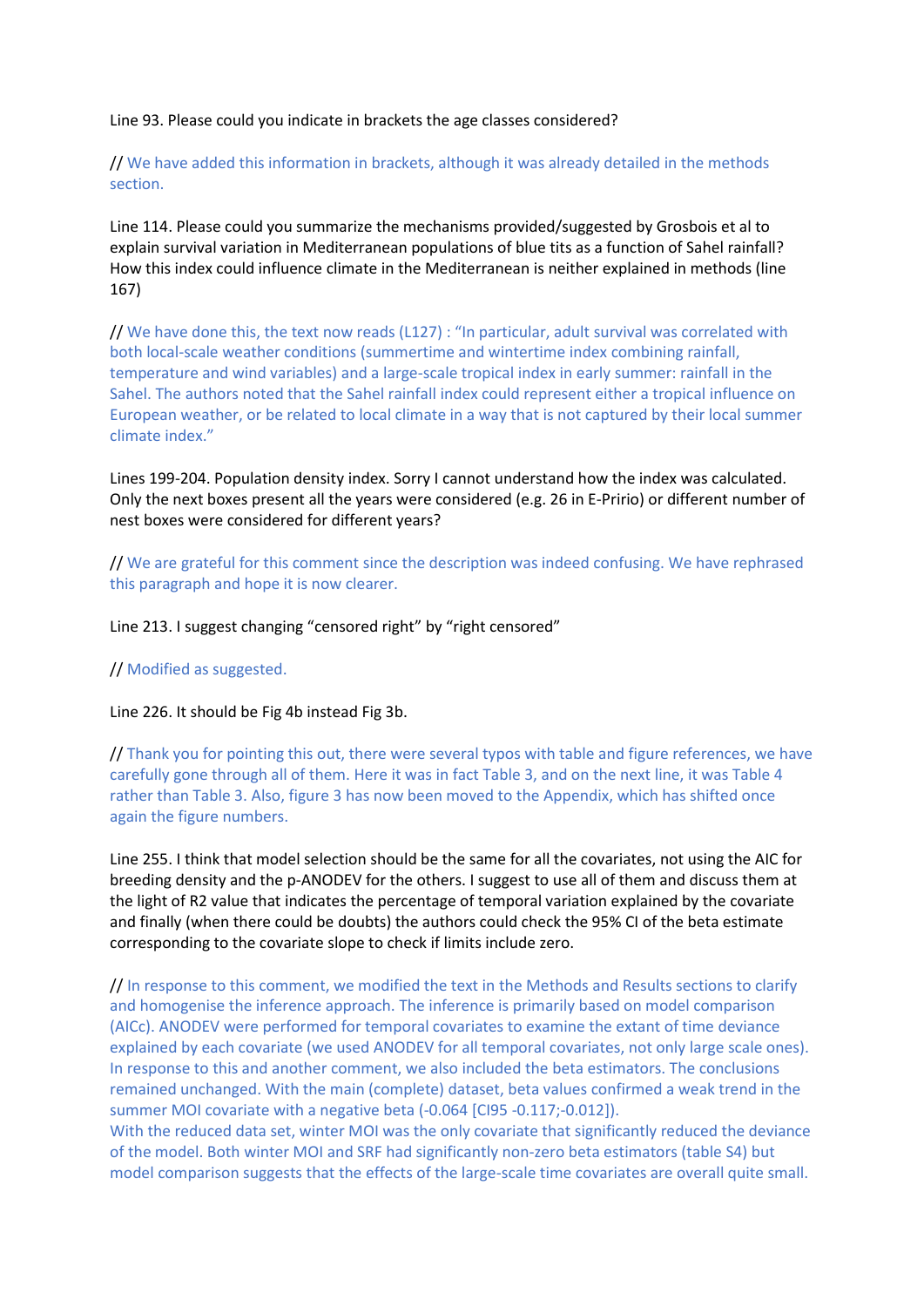Table 2. Here recapture probability P should be in capital letters to be consistent with the general notation in the manuscript.

// This has been corrected, thank you for spotting this.

Line 298. It should be Figure 3, instead Figure 3A.

// Thank you for spotting the typo, the figure number has now changed.

Table 3. Why the model Phi (age+pop+q\_winterMOI) is not included?

// We apologize for this mistake. Model Phi (age+pop+q\_winterMOI) is now presented in table 3 (mod 79)

Line 351. I recommend checking the 95%CI of the beta estimate to be sure that population density had a negative correlation with survival.

// Thank you for this suggestion. We have included beta estimates in the text. Both are negative. One is significant (E-Pirio), the other not (E-Muro).

Line 449. Include the reference Blondel et al. 1992 after "see Table5".

// This reference was added as suggested.

Line 463. I think that here, as breeding density was not significant via ANODEV test it would be better to discuss the percentage of temporal variation explained by this covariate and also the 95%CI of the beta estimate (see previous comments).

We now provide detailed results (including p-anodev and beta estimates) in the Results section as suggested, and we mention the low percentage of temporal variance explained by density in the discussion. In both populations (E-Pirio and E-Muro), the relationship between density and subsequent survival is negative. Although this link seems closer in E-Muro (with R2=23%), the beta estimate of the model is significant only in E-Pirio. This discrepancy might be the result of large differences in sample sizes and number of years between the two populations (19 years for E-Muro and 38 years for E-Pirio).

#### *Reviewed by Vicente García-Navas, 2021-02-28 11:51*

This study relies on an impressive dataset (almost 40 years of study), which has allowed us to better know this species, the blue tit, and gain insight into key aspects within the field of Evolutionary Ecology, such as local adaptation or phenotypic plasticity. Some studies derived of this long-term research program are frequently included as textbook examples of adaptation to environmental heterogeneity, and exemplifies the peculiarities of the Mediterranean region. Prof. Anne Charmantier has taken the baton from the renowned Prof. Jacques Blondel and now she leads the team. The Montpellier group continues to produce high-quality science and contribute to the blue tit being considered the "lab rat" of field studies in Evolutionary Ecology.

In this study, Bastianelli et al. use Capture-Mark-Recapture modelling to investigate the effects of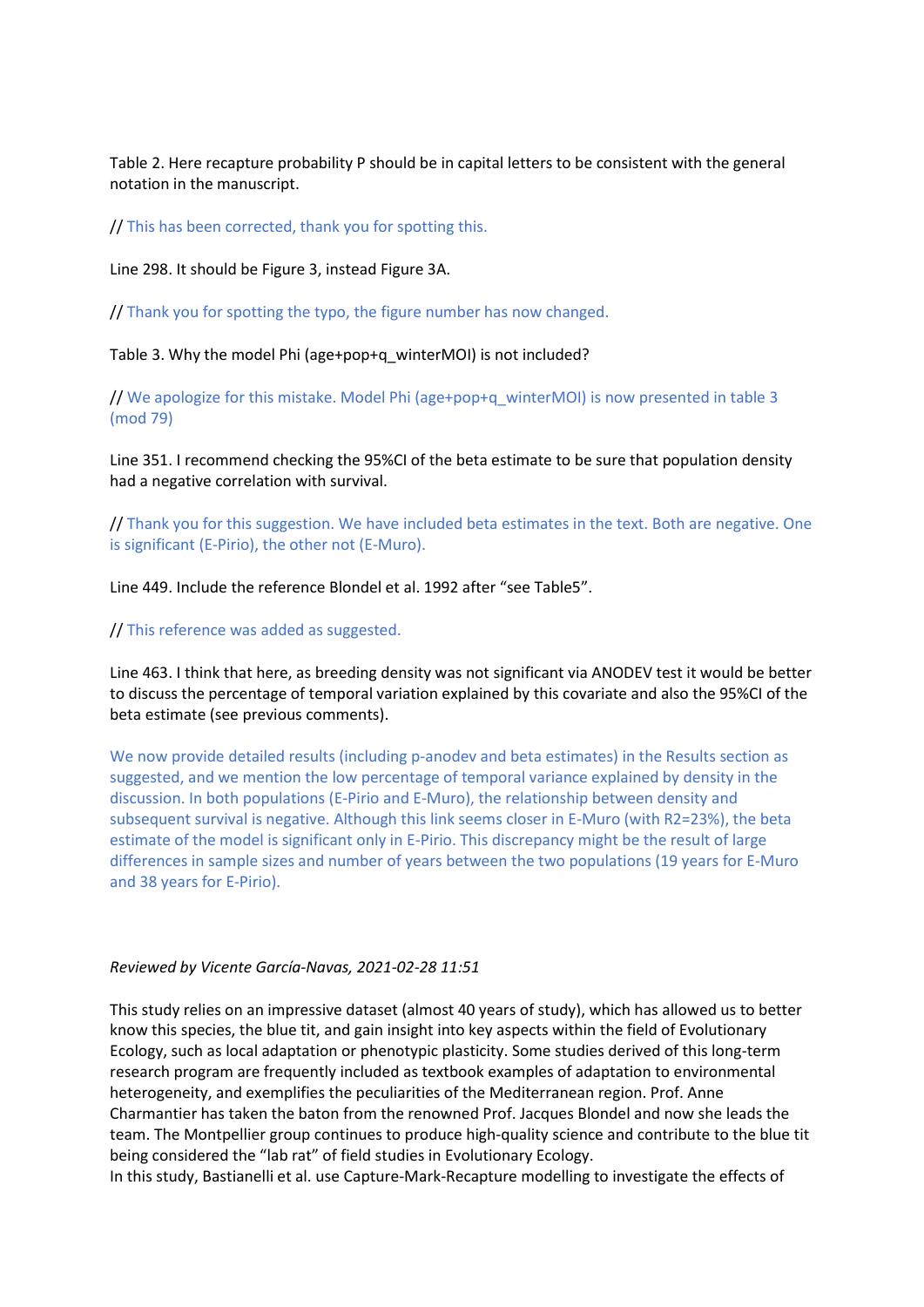climate (at both regional and local scale), breeding density, sex, and age on adult survival in four blue tit populations of Southern France. Overall, I find the study clear, concise and well executed, and the methodology is sound and solid. In my opinion, the manuscript is generally clearly written and appropriately and thoroughly referenced; very minor language editing would be helpful throughout. // We are grateful for these positive comments on the manuscript and on the long-term study.

My comments are generally minor and offered more to stimulate discussion than being critical. Despite the results are negative (no effect on climatic conditions on survival probability), I think this is a nice contribution, and the authors should move ahead with confidence. I only have some minor points which could help to further improve this paper:

Specific comments: Page numbers missing.

// Page numbers were added.

#### Abstract:

L23 Habitat "naturalness" sounds odd. I'd use level of anthropogenization or something similar instead.

// We refer the reviewer to this paper which provides a review of the concept of habitat naturalness: <https://academic.oup.com/forestry/article/85/2/293/529315> . Any phrasing using the anthropogenic influence on habitats would make the sentence more awkward, in our opinion.

L24-25 I would say that 'populations whose individuals…' as talking about the behavior of a population as a whole is somehow controversial. Populations do not exhibit behavior syndromes, individuals do.

// This sentence was rephrased so that it is the individuals and not the populations that have higher reproductive investment and bolder behaviours.

## L38-39 Please, provide the (potential) reason for this decline. It is not clear if these two populations belong to the same habitat type (e.g., evergreen forest) or locality.

// As explained in the discussion (paragraph starting L520), our analysis suggests that this decline is not linked to the direct meteorological variables (temperature, rainfall) explored in this study. We provide in this discussion ideas on what could be explored next to understand this decline, but it is all very speculative. Hence in the abstract, we have added "calling for further investigation to explain this decline" to avoid speculations in the abstract. Another option would be to remove this sentence altogether.

Introduction:

L46 Please, add Oxford (serial) comma after "trends". // Done.

## L66 I would add a few examples of species or populations with strong density-dependent effects on their dynamics.

// We have added here two references: the Gamelon et al 2017 study and also a sentence explaining results in blue petrels (Barbraud & Weimerskirch 2003).

## Material & Methods:

L198 The number of nestboxes is rather low in all the studied populations in comparison with other studies in which the number of boxes typically oscillates between 80 and 100. I am just curious about the mean occupation rate and the size of these woodlands (i.e., the number of breeding pairs per ha)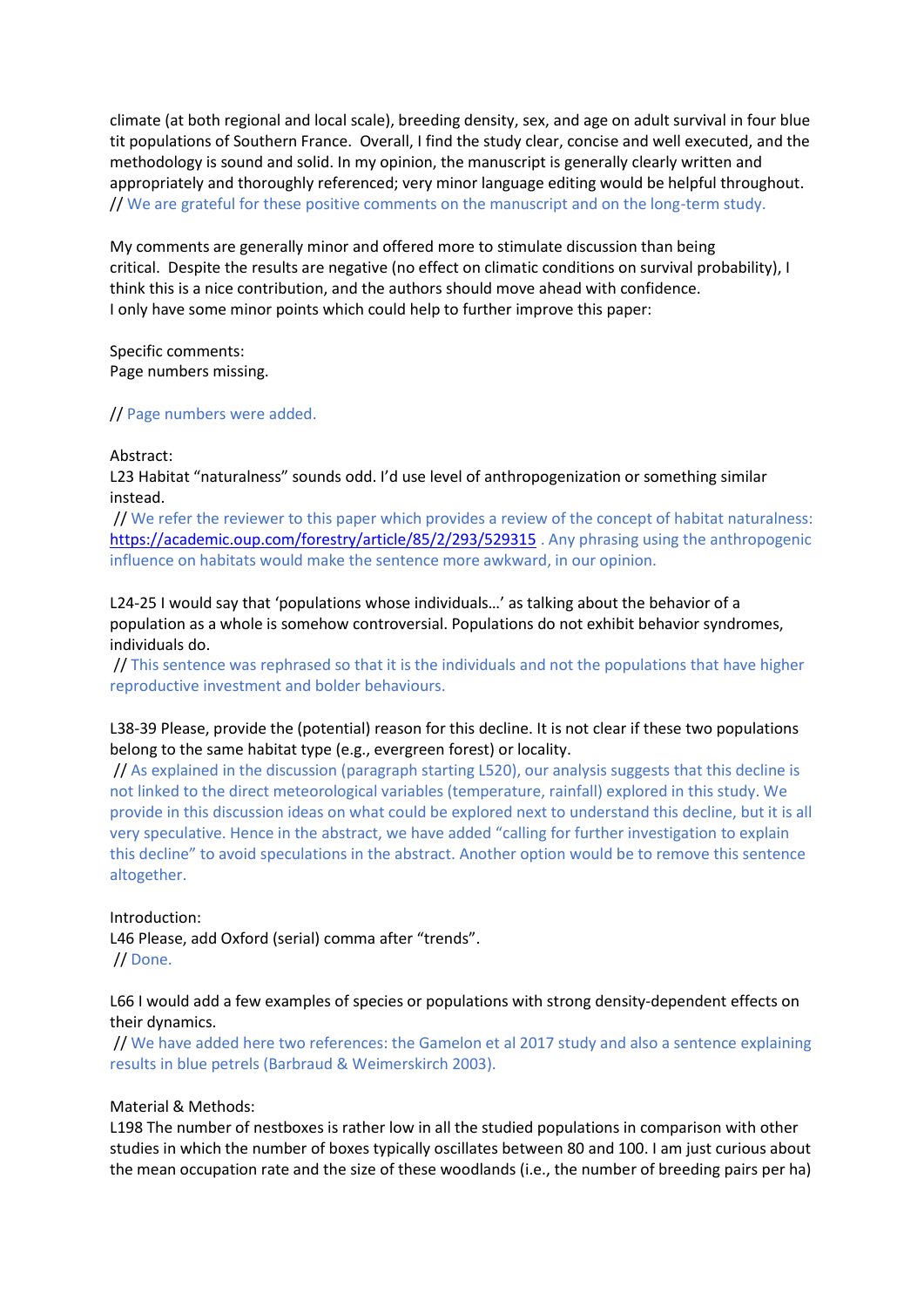(I am sure these details are given in previous studies carried out by the team but I think this info is appropriate for the purposes of the present study). In addition, besides occupation rates, it would be interesting to know if these (concrete?) nestboxes are used by other species -e.g., great tits, crested tits, nuthatches, rock sparrows-, with which blue tits compete for nesting places (cavities). Also, it would be interesting to know if nestboxes are protected against potential predators (snakes, weasels, woodpeckers) and if it -predation rates- constitutes a negligible/anecdotal factor or not at a population level.

// Thank you for these interesting comments. The total number of nest-boxes in these study areas was in fact not provided in the methods. The confusion probably arose because of the 'Population density index' section which discusses the estimation of population density in a restricted area of each site (now rephrased). The density of nestboxes is indeed lower than in some other sites which offer nestboxes typically at 5 to 10 times the natural nesting densities. The key information here is that our nestboxes are "neighbouring boxes are 50m apart" (L156). Following this important comment from the reviewer, we have added a whole methods paragraph providing more information regarding the number of nestboxes, the sites areas, the breeding density and the protection against predators, although note that these protections of nestboxes are more likely to influence nestling survival than adult survival.

L238 examined instead of "tested".

// Changed as advised.

#### Results:

Fig.1: color coding for one locality (E-Muro) is missing. I find this figure a bit crude (too Excel-like) and a bit of elaboration would be more than timely.

// I think this comment refers to figure 2, which had been cropped during the pdf creation. We have rectified this, changed the position of the legend, and have removed the outer line around the figure to make it less 'Excel-like', although we are not sure what is wrong with that.

L291-293 Intriguing. I wonder if this is related to differences in sex roles during the breeding period between habitats (e.g.; higher male provisioning effort in evergreen forests).

// This is an interesting hypothesis for which we unfortunately have no data to test it. We have pondered upon the importance of discussing sex differences in this study. Since it is not one of our main questions here, we have removed the mention of survival differences between males and females in the last paragraph of the discussion (since the past literature did not allow to make a clear-cut prediction) and have chosen not to discuss this point further.

Fig. 3: I would superimpose a Generalized Additive Model (GAM) in each panel, which would allow to derive a trend across time (if any). I think this time series analysis would be more informative than the raw data.

// This figure has now been moved to the Appendix as Figure S1. The purpose here is to illustrate the year-to-year variation, and since there is no significant temporal trend, we have not added the trends on the figure.

L336 Suggestion: "[…] which differed between the Corsican (E-Pirio, D-Muro, E-Muro) and the mainland (D-Rouviere) populations".

// Thank you for this useful suggestion, which we have followed.

L325. I would include a figure to illustrate the observed negative linear trend in survival in Rouviere and evergreen-Muro.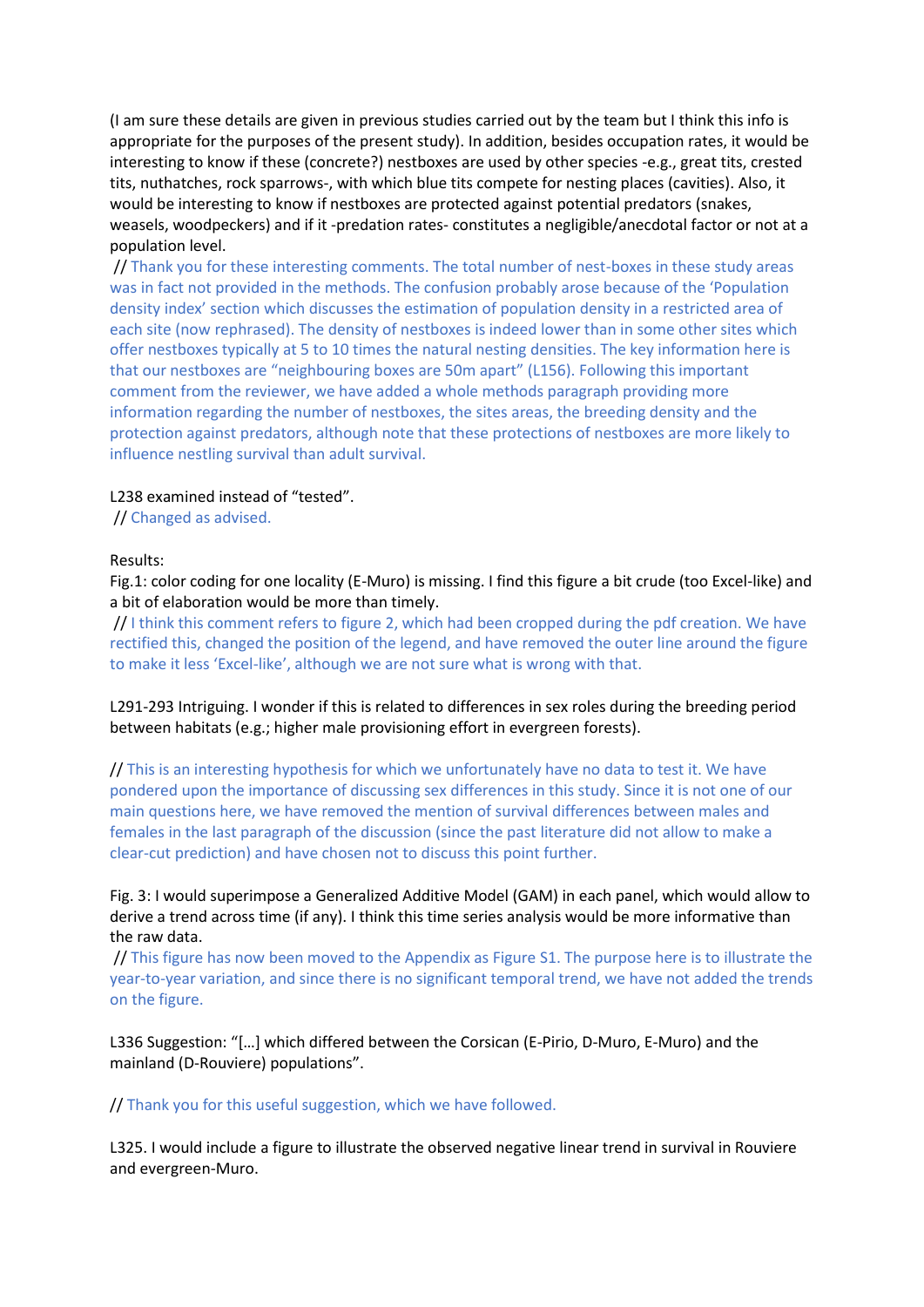// Temporal variation in survival rates are illustrated in Figure 2. We attempted to add the temporal trends to D-Rouviere and E-Muro on this graph, but it makes the figure more confusing. We feel that the trend can already be witnessed in this figure.

### L340 remaining populations?

// In fact, this statement is true for the four populations. We have attempted to clarify this by splitting the sentence in two.

L342-343 This sentence is a bit misleading for the reader. Could you reformulate it a bit? // This section was reformulated.

L343-343 Suggestion: There was found a linear temporal trend for population breeding density in the populations located at Muro.

// This section was removed for simplication.

#### Discussion:

L405-406 I agree with this explanation. However, it has been shown that parents contributions to brood care may vary across populations. Some studies have found that female blue tits feed their young less frequently than their mates regardless of the habitat type (evergreen or deciduous forest) (e.g., García-Navas & Sanz, 2012. Condor, 114: 612-621).

// Thank you for pointing this out, we have added the reference and mention that this provisioning roles can shift across populations.

L410-415 On this regard, I would be interesting to know if there are differences in terms of immigration rates (i.e., breeding adults not ringed as chicks in the focal population) among localities in order to know if different source-sink dynamics between the four study sites and the surrounding natural populations (birds breeding in tree cavities) may play a role in explaining the observed variation in recapture probabilities. I think authors may refer here to previous studies in which the studied sites are thoroughly described (e.g., Blondel et al. 2006, BioScience, 56: 661-673). // Thank you for this remark, indeed, immigration rate is lower in D-Rouviere, we have now stated this, with an appropriate reference.

L424 Now, I think my previous comment on nest predation rates is especially opportune. // You are right, and now readers know that the sparrowhawk is one of the main adult predator.

L463 Authors indicate that the effect of breeding density on adult survival was only detected in the two evergreen populations. However, they do not provide a rationale to explain this finding. It is a bit disappointing as (IMHO) the authors have enough information based on decades of work in this study system to discuss more in depth about why the effect of density is particularly noticeable in this habitat type (e.g., different local conditions: lower availability of food resources; larger foraging distances and territory sizes, etc.). Furthermore, I wonder if nestling mass determines survival probability in these populations. Do chicks fledge in worse conditions in sclerophyllous forests? If so, does nestling condition have a significant impact on survival? For instance, in a study with great tits, Rodríguez et al. (2016; Ecology & Evolution, 6: 4458-4467) reported that large and early chicks have a greater first-year local survival probability. In the same population (located in a Mediterranean environment, orange groves in Valencia), Greño et al. (2008; Journal of Avian Biology, 39: 41-49) suggested that post-fledgling survival increased with mass, and decreased with temperatures during the nestling period.

// We appreciate this comment and have extended the discussion here with references to past work that indicates higher constraints for parents, and potentially higher breeding competition, in evergreen forests(L477 and onwards). We have not developed on nestlings since our study is only on